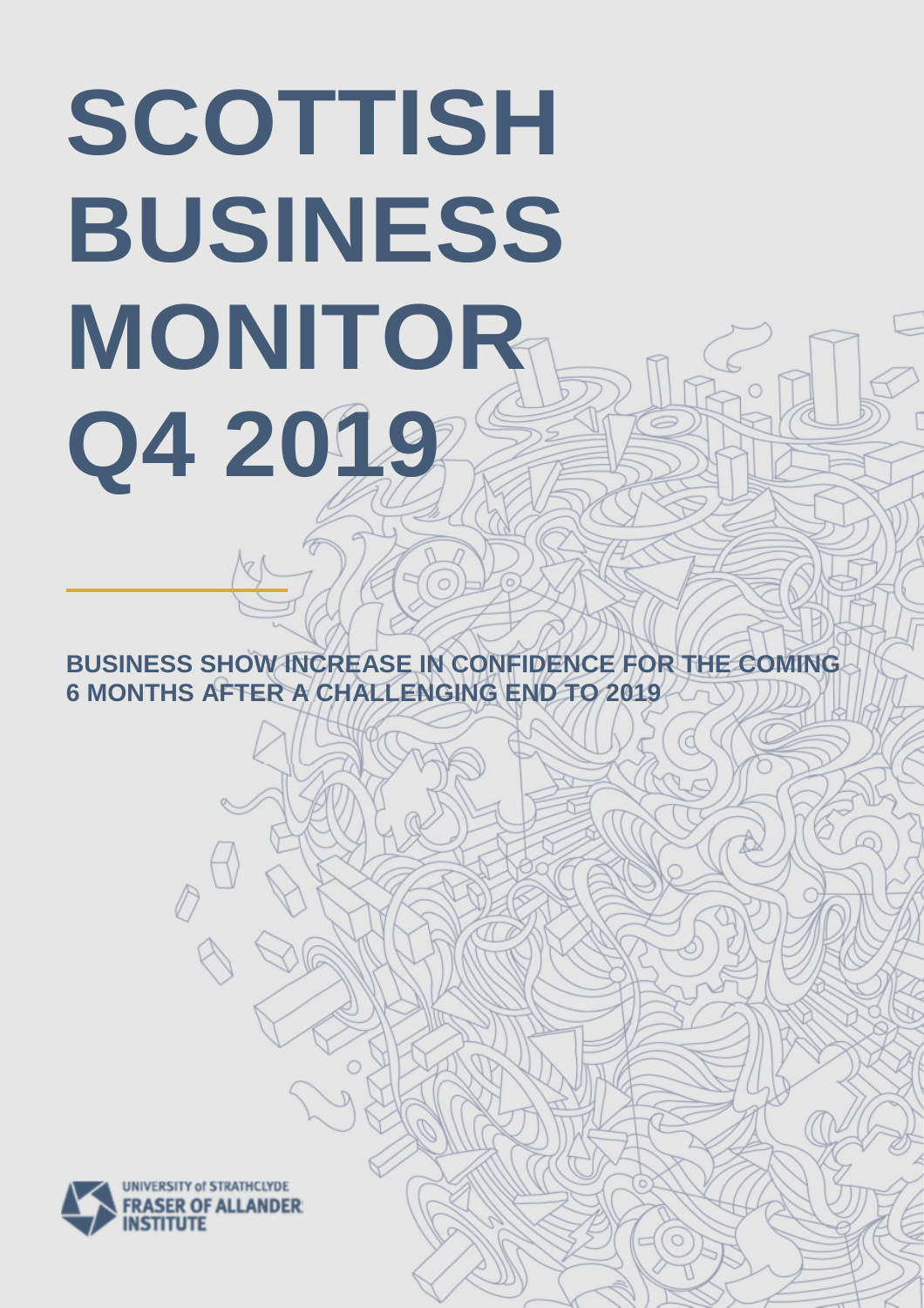# **ABOUT FRASER OF ALLANDER**

- The Fraser of Allander Business Monitor is one of the first major surveys of Scottish firms post-election.
- The figures show that the outlook for business activity, investment and employment are at their highest level since 2014. This follows a challenging end to 2019 for all these indicators.
- Expectations of growth in the Scottish economy over the next year have also improved, with more firms believing it will be moderate, and less believing it will be weak.

## **The Scottish Business Monitor**

Launched in 1998 – and now in its 21st year – the Scottish Business Monitor is one of Scotland's preeminent trackers of business sentiment and activity.

Compiled by the Fraser of Allander Institute – an independent economics research institute at the University of Strathclyde – the Business Monitor compiles responses from around 500 businesses across Scotland – and from a range of sectors – on issues such as business activity, investment, employment prospects and turnover/costs.

The Scottish Business Monitor is published weeks in advance of official growth data on the Scottish economy. It also provides a detailed assessment of sentiment in the business community, including investment and recruitment intentions.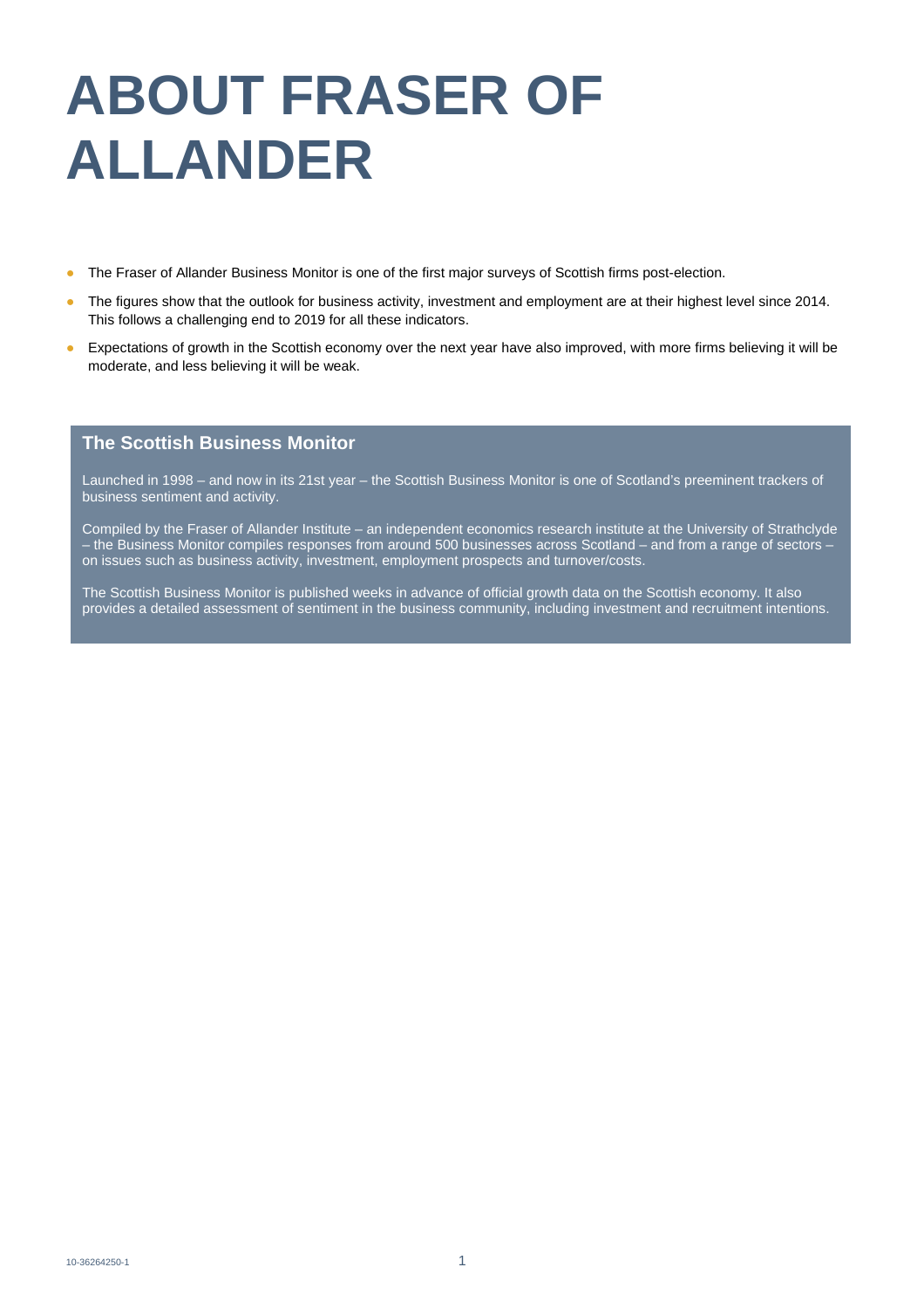# **ECONOMIC CONTEXT**

# **SCOTTISH BUSINESS MONITOR DASHBOARD**

|                                                 | Q4 2019        | 3-YEAR<br><b>AVERAGE</b> | <b>CHANGE OVER</b><br><b>QUARTER</b> | <b>CHANGE OVER</b><br><b>YEAR</b> |
|-------------------------------------------------|----------------|--------------------------|--------------------------------------|-----------------------------------|
| FAI Business Activity Index (net %<br>balance*) | 5              | 8                        | $\mathbf 0$                          | $-5$ $\blacktriangledown$         |
| <b>New Business</b>                             | 2              | 9                        | $-1$ $\blacktriangledown$            | $-8$ $\blacktriangledown$         |
| Turnover                                        | $\overline{4}$ | 9                        | $-4$ $\blacktriangledown$            | $-9$ $\blacktriangledown$         |
| Costs                                           | 63             | 54                       | $7^$                                 | 8 <sup>4</sup>                    |
| New Capital Investment                          | $-9$           | $-7$                     | $-6$ $\blacktriangledown$            | $-5$ $\blacktriangledown$         |
| <b>Export Activity</b>                          | $-11$          | $\mathbf 0$              | $-3$ $\blacktriangledown$            | $-5$ $\blacktriangledown$         |

Our principal indicator of activity – the FAI Business Activity Index – remained unchanged this quarter, and just below its threeyear average.

#### Chart 3: FAI Business Activity Index



#### *Source: Scottish Business Monitor*

The net balance of +5 indicates that, on average, Scottish businesses experienced continued growth in the latest quarter.

Additionally, expectations of future business activity and turnover over the next six months are at the highest level since the second quarter of 2014. Expectations of employment, capital investment and export activity also appear more optimistic.

However, the number of businesses reporting increasing costs continued to rise into the fourth quarter and business expectations are that business costs will continue to rise over the first half of 2020.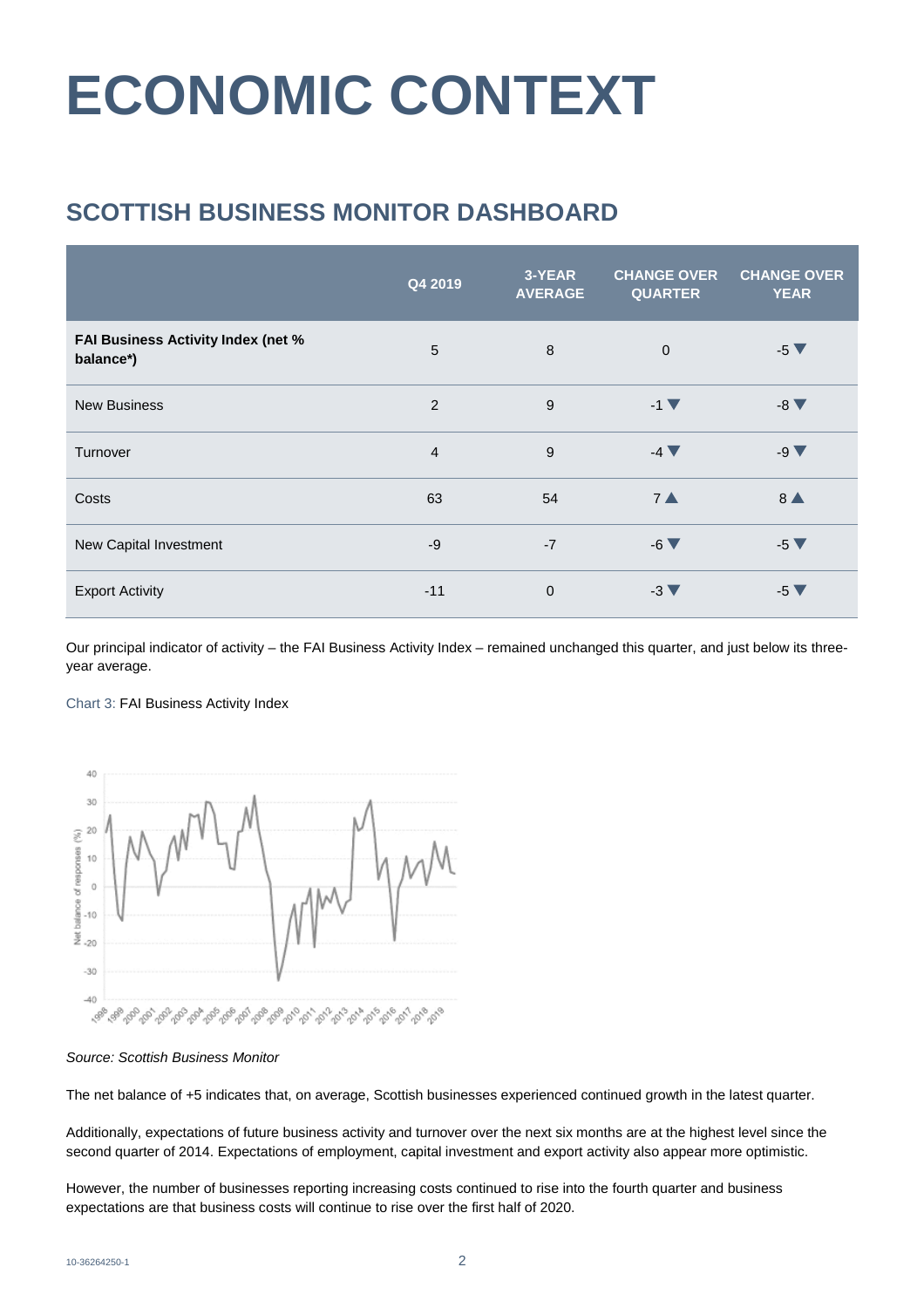# **DETAILED RESULTS**

# **BUSINESS ACTIVITY REMAINS POSITIVE BUT FRAGILE IN THE LATEST QUARTER**

In the latest data, three out of five sectors have seen growth in business activity over the fourth quarter of 2019.

In particular, more firms in Retail & Wholesale, Manufacturing, Accommodation & Food and Financial Services sectors are reporting growth than in the previous quarter.

| Table 1: Trend in volume of business activity, net response of firms |  |
|----------------------------------------------------------------------|--|
|----------------------------------------------------------------------|--|

|                      | Q4 2018 | Q1 2019 | Q2 2019 | Q3 2019 | Q4 2019 |
|----------------------|---------|---------|---------|---------|---------|
| Construction         | 22%     | 21%     | $0\%$   | $-6%$   | $-11%$  |
| Retail & wholesale   | $0\%$   | 0%      | 8%      | $-14%$  | 11%     |
| Manufacturing        | 7%      | $-2%$   | 12%     | $-2%$   | 2%      |
| Accommodation & food | $0\%$   | 24%     | 17%     | $-32%$  | $-23%$  |
| Finance              | 35%     | 0%      | 32%     | 25%     | 33%     |

#### *Source: Scottish Business Monitor*

However, the uptick in expectations is widespread, with four out of five sectors more optimistic about the next six months than in the previous quarter, and all firms now in positive territory.

Table 2: Expected trend in volume of business activity over next 6 months, net response of firms.

|                      | Q4 2018 | Q1 2019 | Q2 2019 | Q3 2019 | Q4 2019 |
|----------------------|---------|---------|---------|---------|---------|
| Construction         | 14%     | 33%     | 25%     | 12%     | 9%      |
| Retail & wholesale   | $-15%$  | $-4%$   | 14%     | $-8%$   | 19%     |
| Manufacturing        | 12%     | 13%     | 10%     | 8%      | 25%     |
| Accommodation & food | $-9%$   | 38%     | 32%     | $-59%$  | 43%     |
| Finance              | 41%     | $-7%$   | 26%     | $-5%$   | 17%     |

New business activity is down on the year and has slightly worsened over the quarter. However, expectations of future new business is significantly more optimistic than in the third quarter of 2018.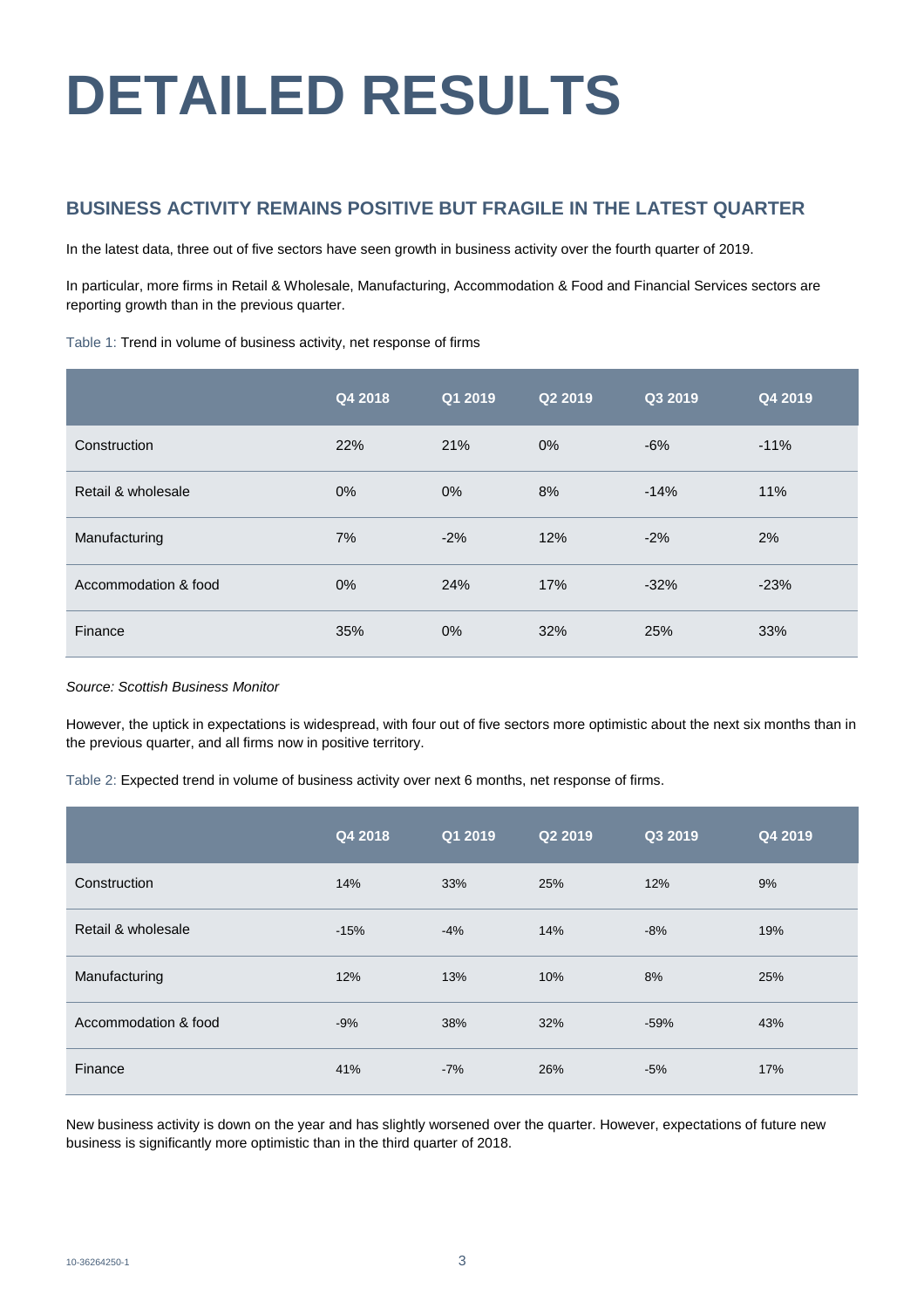#### Chart 3: New business activity



*Source: Scottish Business Monitor*

When it comes to turnover, we can see a similar story.

Businesses reported growth in turnover in Q4, although at a lower level than in the previous quarter. However, while a net balance of only 6% of businesses expected turnover to increase in the six months after Q3, in the latest quarter a net balance of over 26% of businesses expect growth. These expectations are shared by businesses of all sizes.

Chart 4: Value of business (turnover)



*Source: Scottish Business Monito*r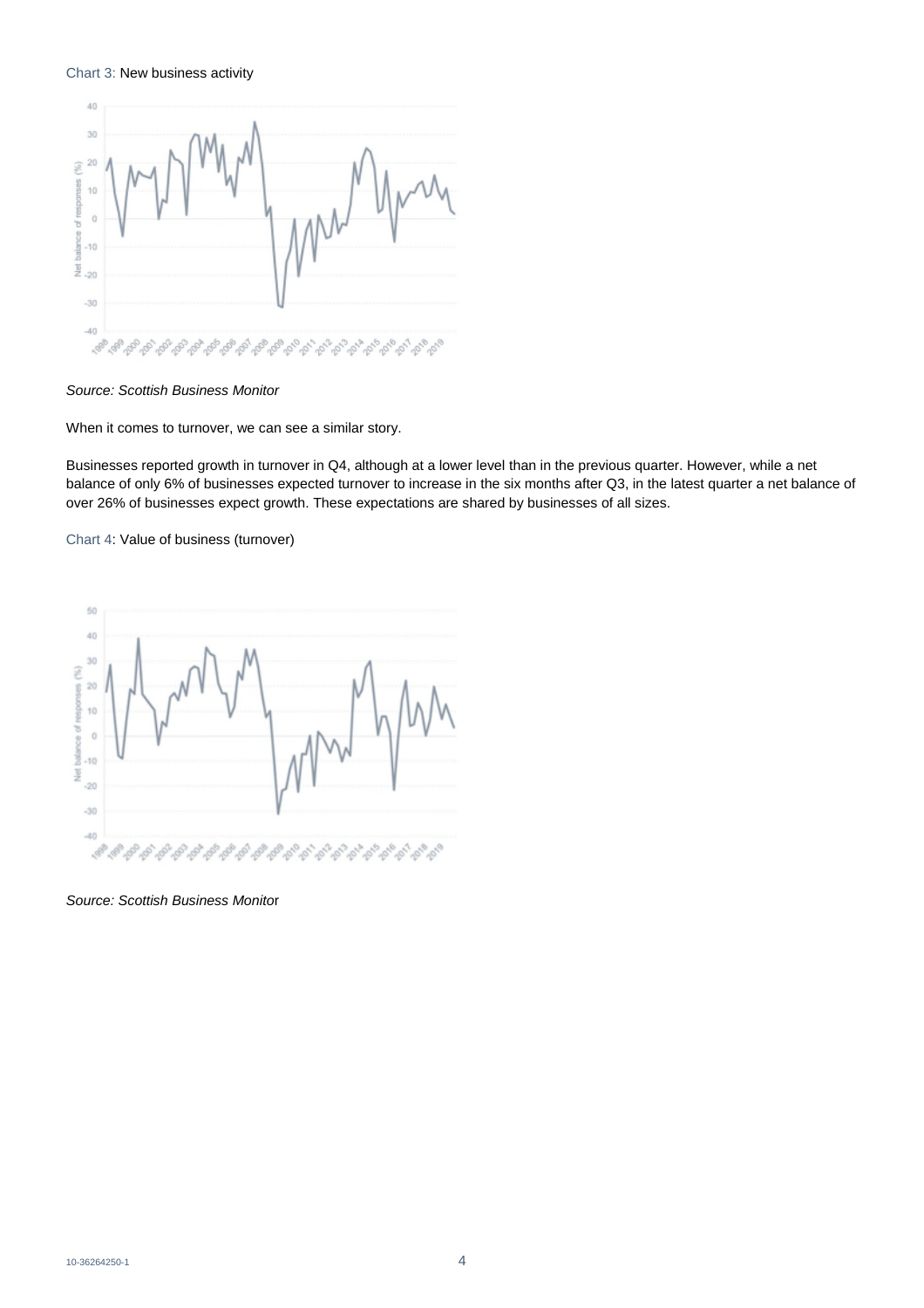### **EXPORTS CONTINUE TO DECLINE AND CAPITAL INVESTMENT DIPS**

Despite business growth remaining unchanged, exports have fallen deeper into negative territory. However, while the net balance of firms expect their export activity to fall over the next six months, this has improved slightly compared to last quarter.

#### Chart 5: Export activity, 4Q average



#### *Source: Scottish Business Monitor*

Capital investment fell back in the latest quarter, with a net balance of 9% of firms reporting a decrease.

Firms expect that capital investment will remain unchanged over the next six months.

### **BUSINESS EXPECTATIONS FOR SCOTTISH ECONOMIC GROWTH IMPROVE**

Business expectations of growth in the Scottish economy over the next 12 months have improved since the third quarter of 2018. Fewer firms believe that growth will be "weak" or "very weak", while more firms believe it will be "moderate".

Chart 6: Thinking about the growth in the Scottish economy over the next 12 months compared to the previous 12 months, do you think that growth will be…



Businesses also report that staff availability, policy uncertainty and economic / business uncertainty will all remain important over the next 3 months, with 85%, 86% and 92% of firms responding that these factors are important or very important.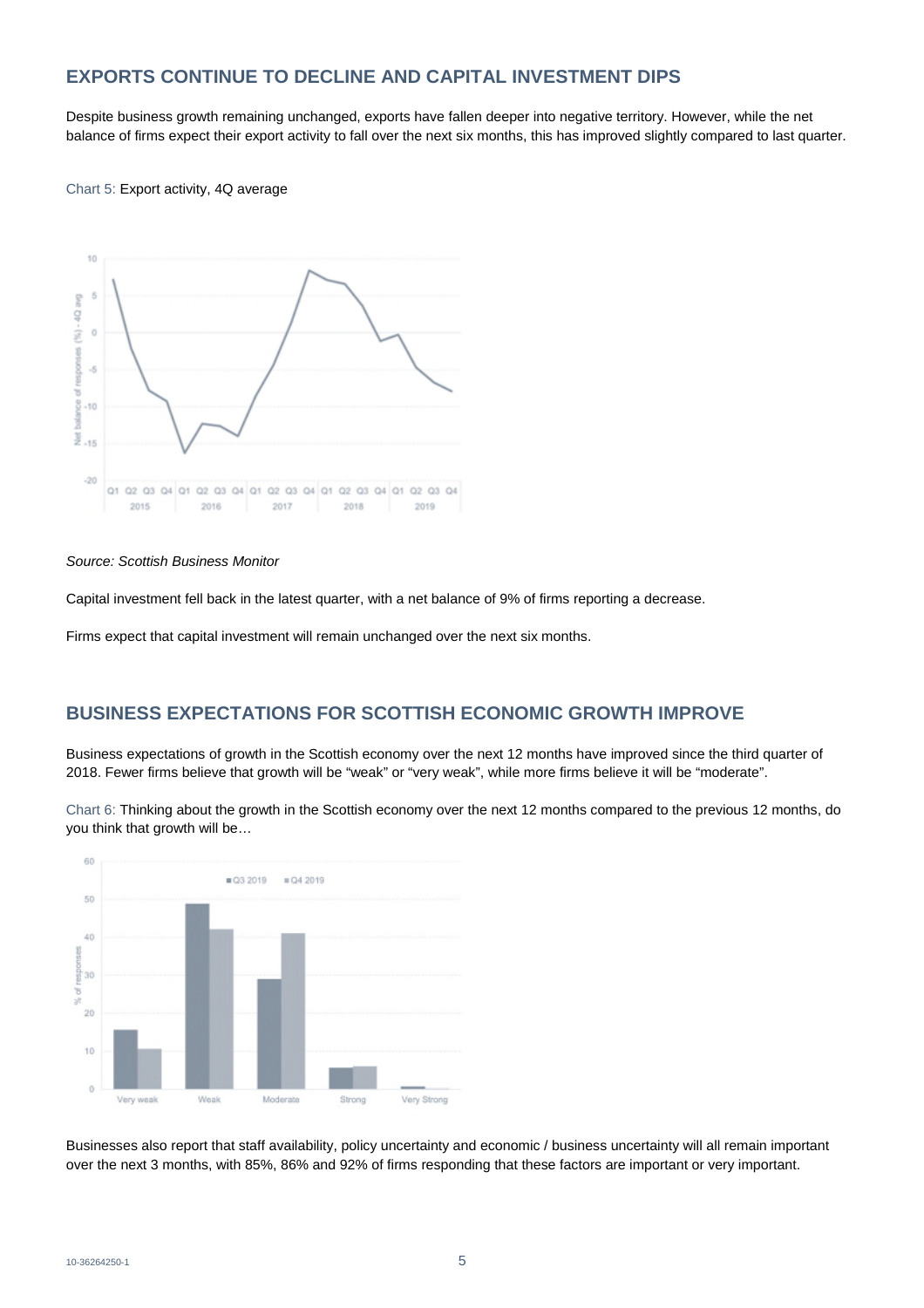

The election result of last month has provided some certainty to businesses.

The UK has left the EU on the 31 January of this year under the agreed Withdrawal Agreement and what follows will be a yearlong transitionary period where the UK will negotiate a trade deal with the EU.

### **BUSINESSES REMAIN CAUTIOUS AS THE BREXIT TRANSITION PERIOD APPROACHES**

Despite the election alleviating some uncertainty, businesses appear to be exhibiting cautious behaviour as they postpone new business projects and hiring new staff.



Chart 7: The recent election means the UK is on track to leave the EU on 31 January 2020, how has this affected…

*Source: Scottish Business Monitor*